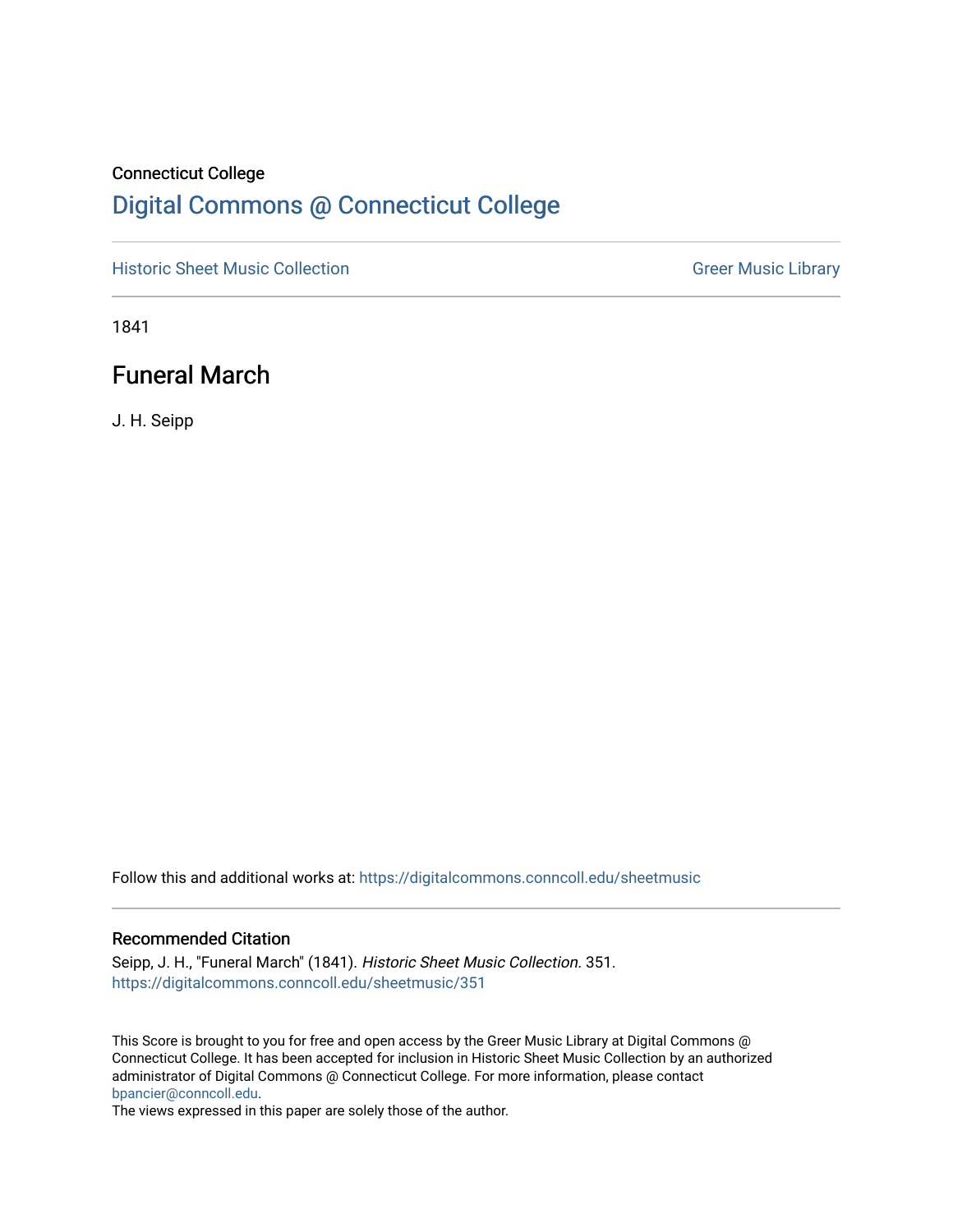# FUNERAL MARCH,

In Memory of

## WILLIAM H.HARRISON.

Late President of the United States

Performed by the BOSTON BRIGADE BAND. April 20th 1841.

Composed and amanged for the

PIANO FORTE

Pr 25 cts nett

BOSTON Published by HENRY PRENTISS, 33 Court St.

where we have the common or the figure of the

**H. W. This yer s lathappenity came**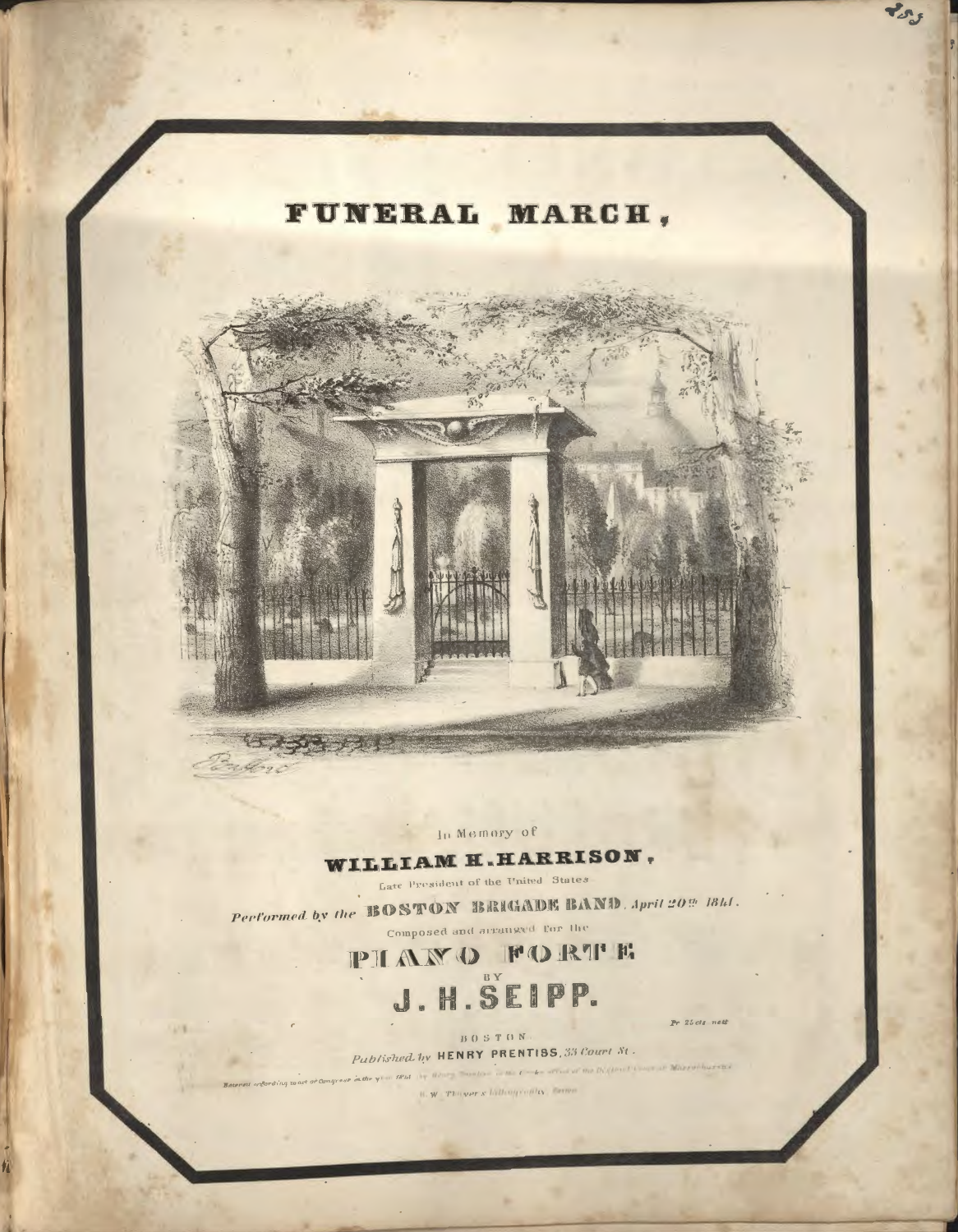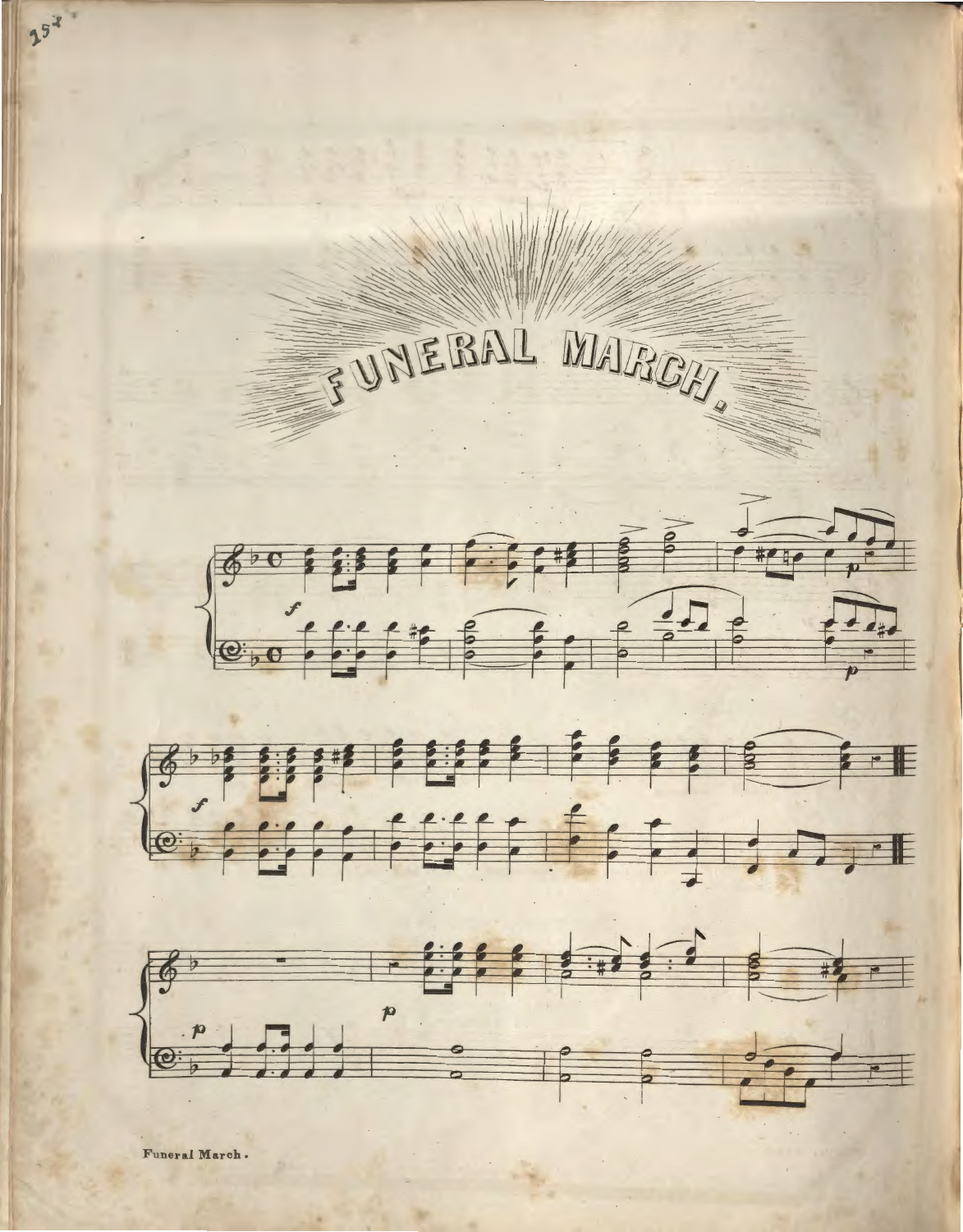









Funeral March•